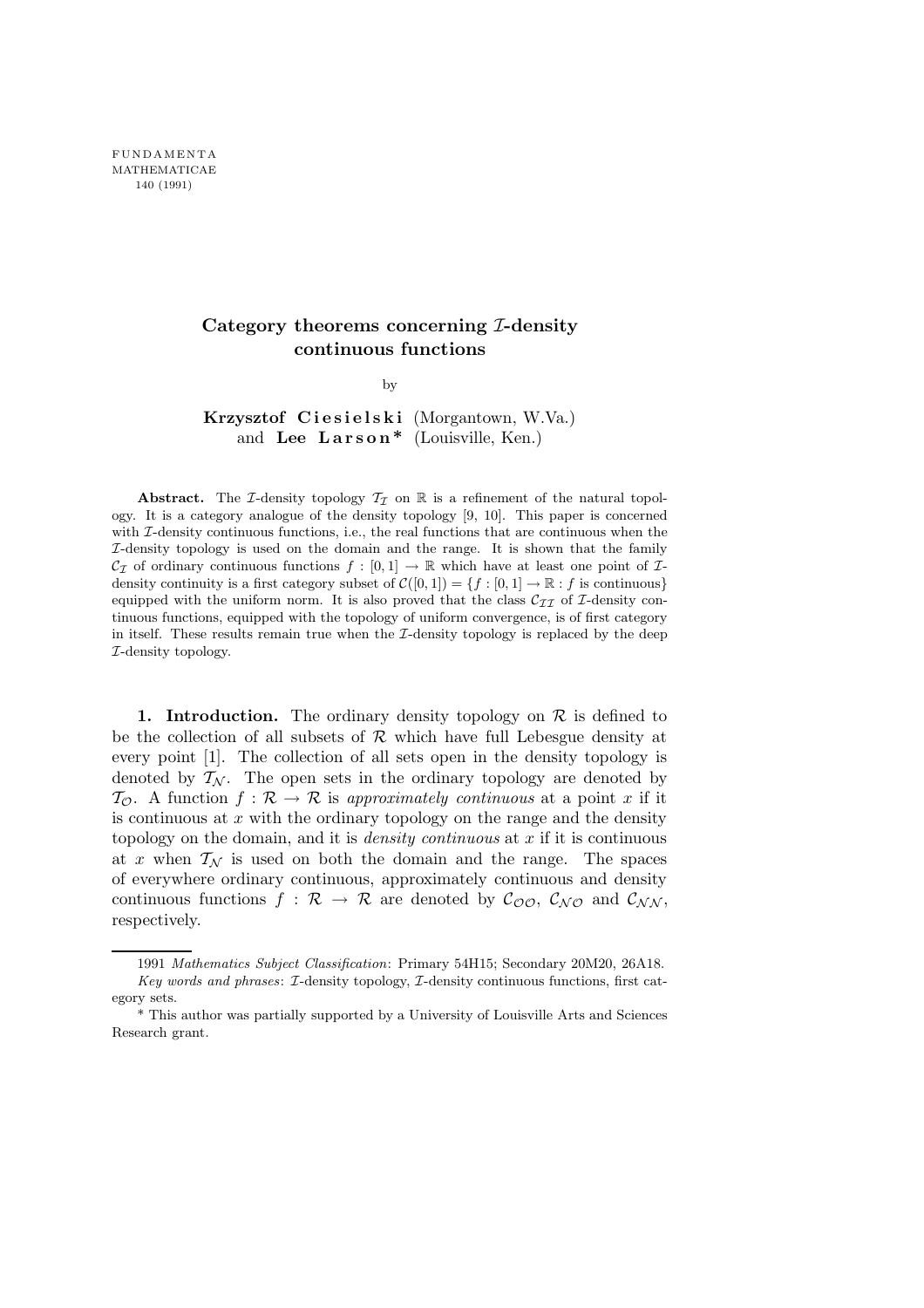## 80 K. Ciesielski and L. Larson

The structures of  $C_{\mathcal{O}\mathcal{O}}$  and  $C_{\mathcal{NO}}$  are quite well understood, but  $C_{\mathcal{NN}}$  is more difficult to study, mainly because it is closed neither under addition nor uniform convergence [4]. In particular, the relationship between density continuity and ordinary continuity is quite complicated. The definitions yield at once that  $\mathcal{C}_{\mathcal{O}\mathcal{O}} \subset \mathcal{C}_{\mathcal{N}\mathcal{O}} \supset \mathcal{C}_{\mathcal{N}\mathcal{N}}$ , but it is not hard to construct examples showing that

(1) COO 6⊂ C<sup>N</sup> <sup>N</sup> 6⊂ COO

[4, 5]. The following theorem is known [6].

THEOREM 1. Let  $\mathcal{C}_{\mathcal{O}\mathcal{O}}$  be given the topology of uniform convergence. If C is the subset of  $\mathcal{C}_{\mathcal{O}\mathcal{O}}$  consisting of functions with at least one point of density continuity, then C is a first category subset of  $\mathcal{C}_{\mathcal{O}\mathcal{O}}$ .

A combination of this theorem with the fact that every density continuous function is continuous on a dense open set can be used to show the following corollary [6].

COROLLARY 2. If  $\mathcal{C}_{NN}$  is given the topology of uniform convergence, then it is a first category subset of itself.

Let I be the collection of all first category subsets of R and  $E \subset \mathcal{R}$ . A point  $x \in \mathcal{R}$  is an *I*-dispersion point of E if for every increasing sequence of natural numbers  $\{t_n\}$  there is a subsequence  $\{t_{n_m}\}$  such that

$$
\limsup_{m \in \mathcal{N}} t_{n_m}(E - x) \cap (-1, 1) \in \mathcal{I}.
$$

The point x is an  $\mathcal{I}\text{-density point}$  of E if it is an  $\mathcal{I}\text{-dispersion point}$  of  $E<sup>c</sup>$ . Using this category density instead of Lebesgue density, the  $\mathcal{I}\text{-}density$ topology,  $\mathcal{T}_{\mathcal{I}}$ , is defined to consist of all Baire sets  $E \subset \mathcal{R}$  such that every point of E is an  $\mathcal I$ -density point of E [9, 10].

 $\mathcal{T}_{\mathcal{I}}$  has many properties in common with  $\mathcal{T}_{\mathcal{N}}$ , but  $\mathcal{T}_{\mathcal{N}}$  is completely regular while  $\mathcal{T}_{\mathcal{I}}$  is not. To remedy this, a topology coarser than  $\mathcal{T}_{\mathcal{I}}$ , called the *deep*  $\mathcal{I}\text{-}density topology,$  is introduced in the following way. A point x is a deep *I*-density point of the set  $E \subset \mathcal{R}$  if there is an ordinary closed set  $F \subset E \cup \{x\}$  such that x is an *I*-density point of F. Using the idea of deep *I*-density, the *deep I-density topology*,  $\mathcal{T}_{\mathcal{D}}$ , is defined in the by now familiar way [7].  $\mathcal{T}_{\mathcal{D}}$  is completely regular [7].

Given these two topologies based on  $\mathcal{I}\text{-density}$ , the  $\mathcal{I}\text{-density}$  continuous functions,  $\mathcal{C}_{II}$ , and deep *I*-density continuous functions,  $\mathcal{C}_{DD}$ , are defined in the natural way.

It is reasonable to ask if the known properties of the density continuous functions can be proved in the case of the  $\mathcal{I}\text{-density}$  and deep  $\mathcal{I}\text{-density}$ continuous functions. The purpose of this paper is to establish Theorem 1 and Corollary 2 using these topologies in place of the density topology.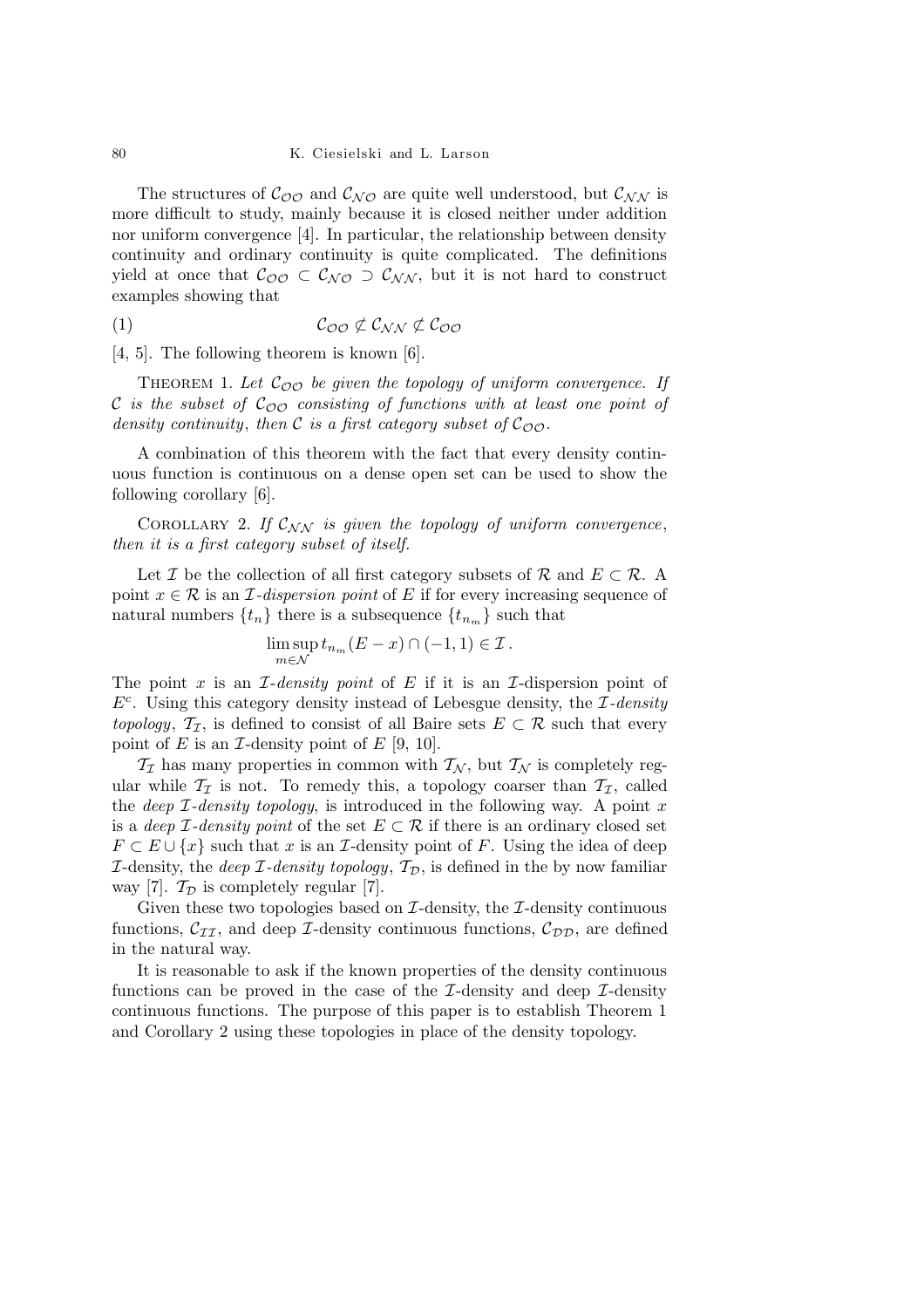**2. Comparison with**  $\mathcal{C}_{\mathcal{O}\mathcal{O}}$ **.** The purpose of this section is to prove that the  $\mathcal{I}\text{-density continuous}$  and deep  $\mathcal{I}\text{-density}$  continuous functions have the same relationship to the ordinary continuous functions as do the density continuous functions. First, in analogy to (1), it is known [5] that

(2) 
$$
C_{II} \subset C_{DD} \not\supset C_{OO}
$$
 and  $C_{II} \not\subset C_{OO}$ .

Moreover, the containment in (2) is proper [5]. To give some idea of just how delicate the situation is, note the following lemma [2], [5, Example 5.7].

LEMMA 3. There exists a convex  $C^{\infty}$  function that is not deep *I*-density continuous.

To proceed further toward the proof of a theorem similar to Theorem 1, some more definitions must be introduced.

If A is a measurable subset of R, then its measure is denoted by  $m(A)$ . A set of the form  $\bigcup_{n\in\mathcal{N}}[a_n, b_n]$  or  $\bigcup_{n\in\mathcal{N}}(a_n, b_n)$  is a right interval set if  $b_n > a_n > b_{n+1} > 0$  for all  $n \in \mathcal{N}$  and  $a_n \to 0$ . The definition of a left interval set is obvious. Any set which is the union of a right and left interval set is just called an interval set. The following lemmas give useful techniques for constructing  $\mathcal{I}\text{-density}$  open sets [3], [10, Theorem 2].

LEMMA 4. If  $B = \bigcup_{n \in \mathcal{N}} (a_n, b_n)$  is a right interval set and there exists a positive number c such that

$$
(b_n - a_n)/b_n > c
$$

for every  $n \in \mathcal{N}$ , then 0 is not an *I*-dispersion point of *B*.

LEMMA 5. If  $\bigcup_{n\in\mathcal{N}} [a_n, b_n]$  is a right interval set with

$$
\lim_{n\to\infty}(b_n-a_n)/b_n=0,
$$

then there exists an increasing sequence  ${n_m}_{m\in\mathcal{N}}$  of natural numbers such that 0 is an *I*-dispersion point of  $\bigcup_{m \in \mathcal{N}} [a_{n_m}, b_{n_m}].$ 

THEOREM 6. Let  $C_{\mathcal{I}}$  denote the class of all continuous functions  $f$ :  $[0, 1] \rightarrow \mathcal{R}$  which have at least one point of *I*-density continuity. Then  $\mathcal{C}_{\mathcal{I}}$ is a first category subset of  $\mathcal{C}([0,1])$ .

P r o o f. We will show that there exists a dense  $G_{\delta}$  subset E of  $\mathcal{C} =$  $\mathcal{C}([0,1])$  such that every  $f \in E$  is nowhere *I*-density continuous.

For every  $n \in \mathcal{N}$  denote by  $D_n$  the set of all  $f \in \mathcal{C}$  such that for every  $i =$  $1, 2, \ldots, 2^n, f$  is linear and nonconstant on every interval  $[(i-1)2^{-n}, i2^{-n}]$ . Note that  $D_{n+1} \supset D_n$  for every  $n \in \mathcal{N}$  and  $D = \bigcup_{n \in \mathcal{N}} D_n$  is a dense subset of  $\mathcal{C}$ .

For  $f \in \mathcal{C}$  define

$$
||f||_n = \max_{i=1,2,\dots,2^n} |f(i2^{-n}) - f((i-1)2^{-n})|.
$$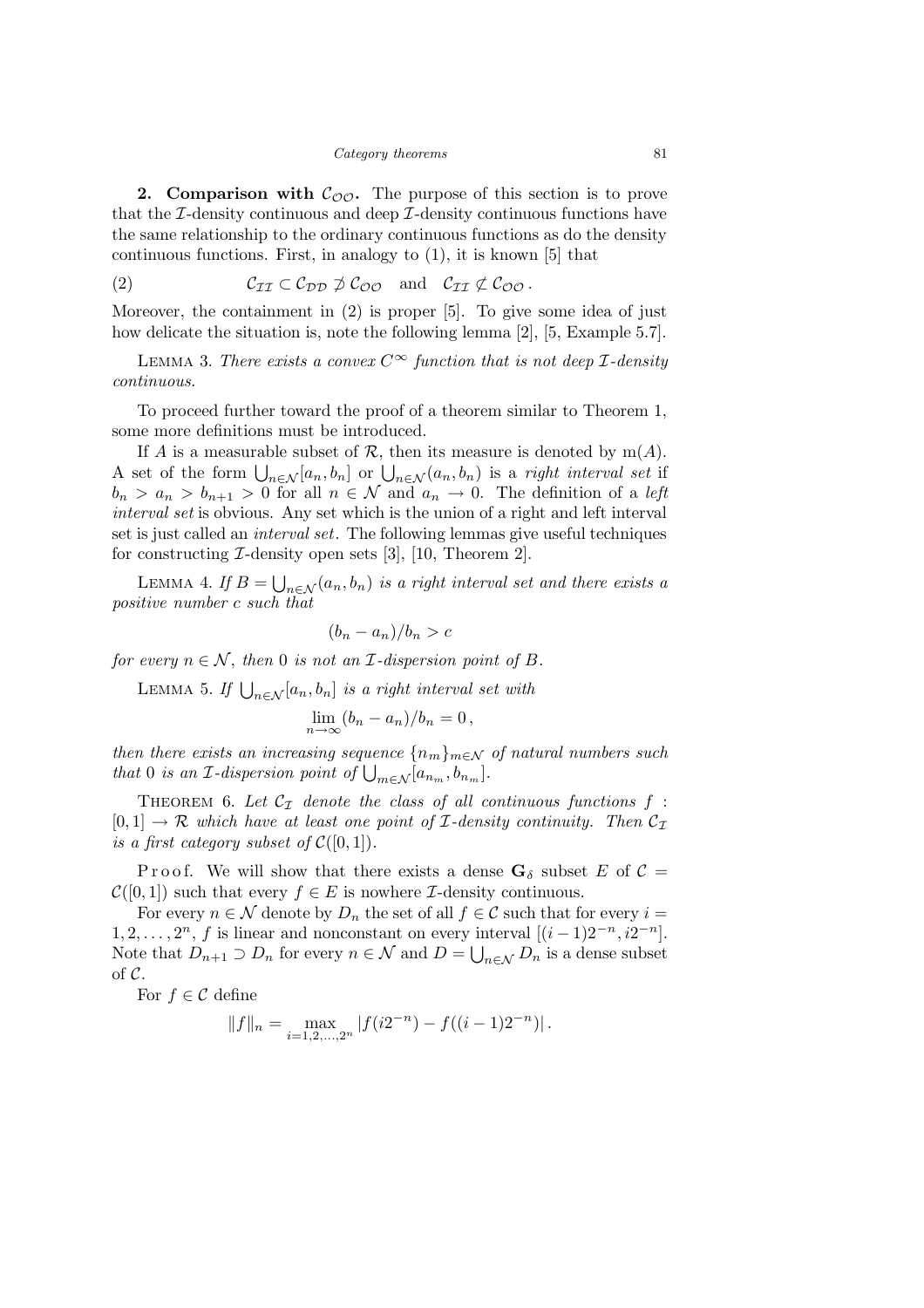We claim that for each open set U in C, there exists an  $n \in \mathcal{N}$  and a function  $f \in D_n$  such that the ball in C centered at f of radius  $||f||_n$  is entirely contained in U. To see this, first find an  $m \in \mathcal{N}$  and an  $f \in D_m$ such that  $f \in U$ . Since U is open, there is a  $\delta > 0$  such that the open ball of radius  $\delta$  centered at f is contained in U. Using the uniform continuity of f, we can find an  $n > m$  such that if  $|x - y| < 2^{-n}$ , then  $|f(x) - f(y)| < \delta$ . From this it is clear that  $f \in D_n$  and  $||f||_n < \delta$ . The claim becomes evident.

We now start the construction of the  $\mathbf{G}_{\delta}$  set E as the intersection of dense open sets  $W_k$ .

Let  $k \geq 1$  be an integer and let U be a nonempty open subset of C. Choose f and  $n \geq k$  as above. For  $j = 0, 1, 2, \ldots, 2^{n+1}$ , define

$$
g(j/2^{n+1}) = f(j/2^{n+1}).
$$

If  $i2^{-n} \leq j2^{-n-1} < (j+1)2^{-n-1} \leq (i+1)2^{-n}$ , where  $i \in \{0,1,2,\ldots,$  $2^n - 1$ , put

$$
L_i = (i2^{-n}, (i+1)2^{-n}), \qquad M_j = (j2^{-n-1}, (j+1)2^{-n-1})
$$

and let  $K_i = [a_i, b_i]$  be an interval concentric with  $M_i$  such that

$$
m(K_j)/m(M_j) = 1 - 1/2^n = 2m(K_j)/m(L_i).
$$

Choose  $I_j^0 = [c_j, d_j]$  concentric with the interval  $f(M_j)$  and such that

$$
m(I_j^0)/m(f(M_j)) = 1/2^n.
$$

Define the function g to be linear on each of the intervals  $[j2^{-n-1}, a_j]$ ,  $[a_j, b_j]$ , and  $[b_j, (j + 1)2^{-n-1}]$  in such a way that  $g([a_j, b_j]) = [c_j, d_j] = \tilde{I}_j^0$ . (See Fig. 1.) Thus, if

$$
J_j = f(M_j) = g(M_j) \,,
$$

then

$$
m(g(K_j))/m(g(M_j)) = m(I_j^0)/m(J_j) = 1/2^n,
$$
  
 
$$
m(g^{-1}(I_j^0))/m(g^{-1}(J_j)) = m(K_j)/m(M_j) = 1 - 1/2^n.
$$

Note that g is contained in the open ball centered at f of radius  $||f||_n$ . Thus,  $g \in U$ .

Let  $W_U^k$  be the open ball centered at g of radius

(3) 
$$
\varepsilon_k = 2^{-n-1} \min_{i=1,2,\dots,2^n} |f(i/2^n) - f((i-1)/2^n)| > 0.
$$

Obviously  $W_k = \bigcup \{W_U^k : U \text{ is open and nonempty in } C\}$  is open and dense in C, so that  $E = \bigcap_{k \in \mathcal{N}} W_k$  is a residual set in C. We will show that if  $h \in E$  then h is nowhere *I*-density continuous.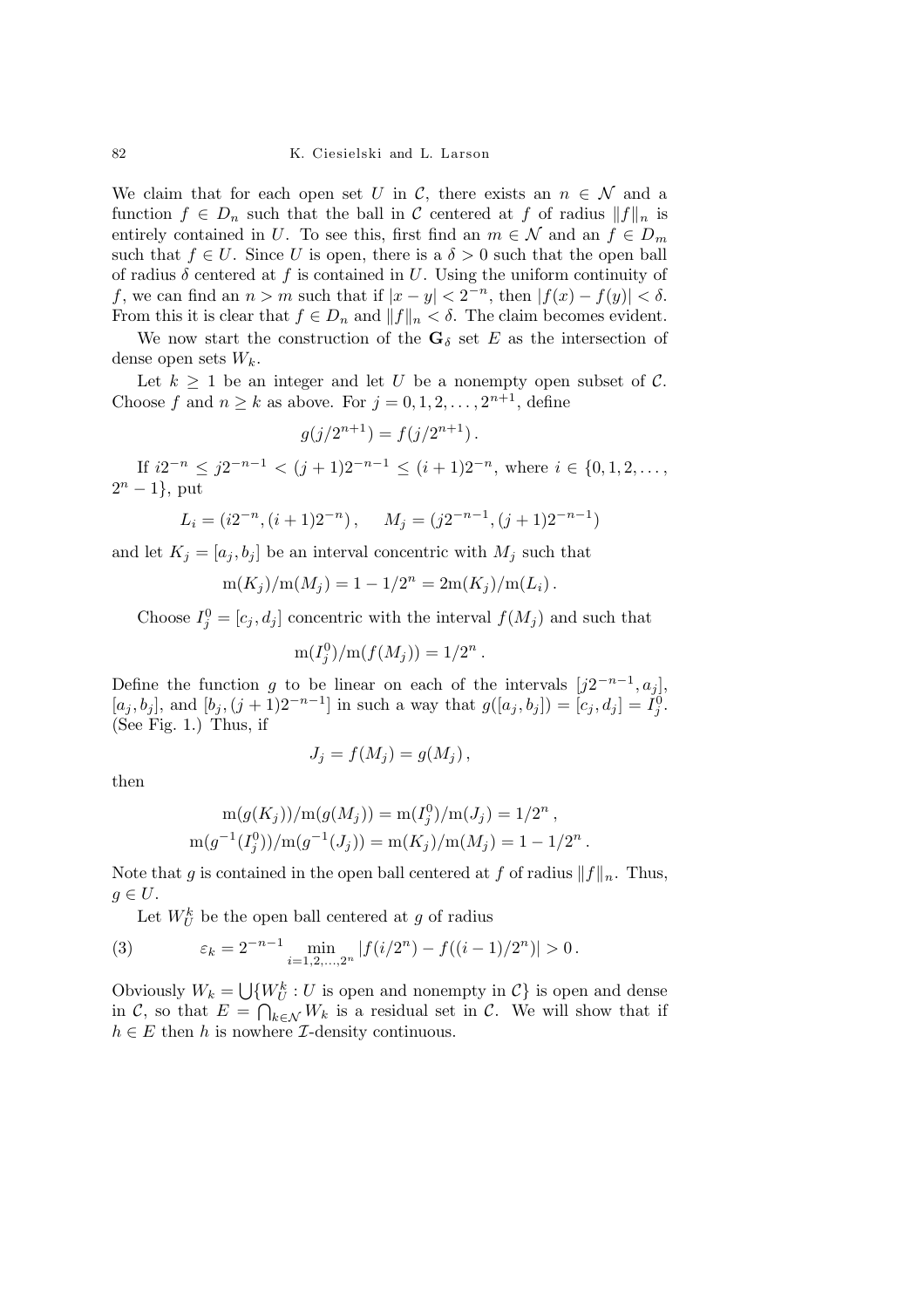

Fig. 1. The function  $g(x)$ 

Let  $x \in [0,1]$  be arbitrary. We will choose intervals  $I_m$ ,  $m \in \mathcal{N}$ , such that  $h(x)$  is an *I*-dispersion point of  $\bigcup_{m\in\mathcal{N}} I_m$ , but x is not an *I*-dispersion point of  $h^{-1}(\bigcup_{m\in\mathcal{N}}I_m)$ . This will prove that h is not *I*-density continuous at  $x$ .

Let  $m \in \mathcal{N}$ . We have  $h \in W_m$ , so there exists a set U, open in C, such that  $h \in W_U^m$ . Let g be the center of  $W_U^m$ . Let  $n \geq m$  be the number given in the construction of  $W_U^m$ . Let  $i \in \{0, 1, 2, \ldots, 2^n - 1\}$  be such that  $x \in [i2^{-n}, (i+1)2^{-n}]$ . Put

$$
L_m = [i2^{-n}, (i+1)2^{-n}].
$$

Let

 $M^{1} = ((2i)2^{-n-1}, (2i+1)2^{-n-1}), \quad M^{2} = ((2i+1)2^{-n-1}, 2(i+1)2^{-n-1}),$ and let  $M_m \in \{M^1, M^2\}$  be such that  $h(x) \notin g(M_m)$ . Put  $J_m = g(M_m)$ and let  $I_m^0 = [c_j, d_j], K_m = [a_j, b_j]$  be as in the construction of g.

Thus we have

$$
\frac{\mathrm{m}(I_m^0)}{\mathrm{m}(J_m)} = \frac{1}{2^n} \le \frac{1}{2^m} \quad \text{and} \quad \frac{\mathrm{m}(K_m)}{\mathrm{m}(M_m)} = 1 - \frac{1}{2^n} \ge 1 - \frac{1}{2^m}
$$

Define  $I_m = [c_j - \varepsilon_m, d_j + \varepsilon_m]$ . As  $h(x) \notin J_m$ , we can choose a subsequence  ${I_{m_i}}_{i\in\mathcal{N}}$  of  ${I_m}_{m\in\mathcal{N}}$  such that the union of all intervals in the sequence  ${I_{m_i}}_{i \in \mathcal{N}}$  is a left or right interval set at  $h(x)$ . Without loss of generality we may assume that it is a right interval set at  $h(x)$ . As, for each  $i \in \mathcal{N}$ ,  $I_{m_i}$  and  $J_{m_i}$  have a common center and

$$
\lim_{i \to \infty} \mathrm{m}(I_{m_i})/\mathrm{m}(J_{m_i}) = 0,
$$

.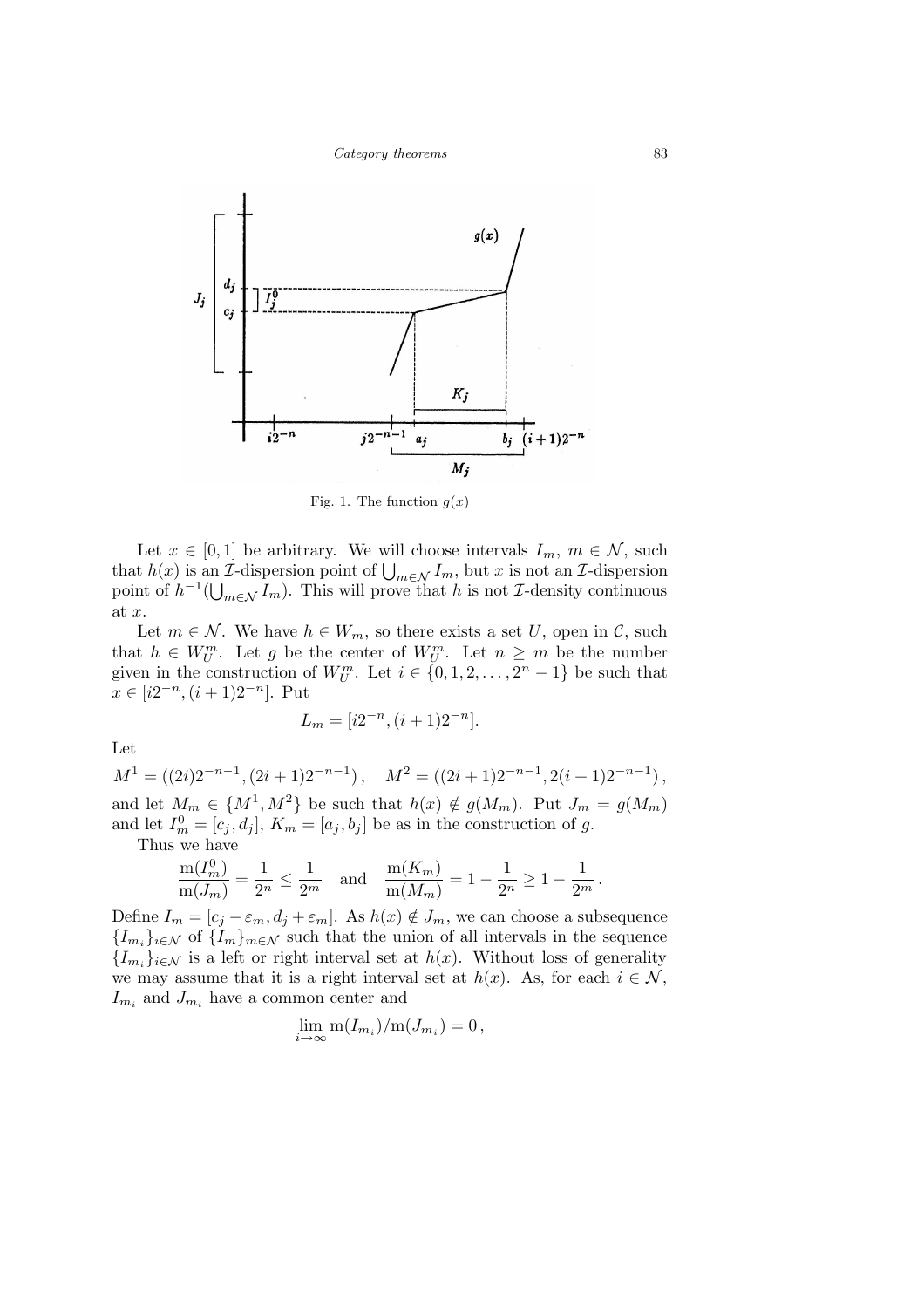Lemma 5 says that we can choose a subsequence  $\{I_{m_{i_j}}\}_{j\in\mathcal{N}}$  of  $\{I_{m_i}\}_{i\in\mathcal{N}}$ such that  $h(x)$  is an *I*-dispersion point of  $\bigcup_{j \in \mathcal{N}} I_{m_{i_j}}$ .

On the other hand, by the way  $\varepsilon_n$  was chosen in (3),  $K_n \subset h^{-1}(I_n)$ . Thus, using Lemma 4, the fact that  $x \in L_m$  for every  $m \in \mathcal{N}$  and

 $\lim_{j \to \infty} \text{m}(K_{n_{i_j}})/\text{m}(L_{n_{i_j}}) = \lim_{j \to \infty} \text{m}(K_{n_{i_j}})/(2\text{m}(M_{n_{i_j}})) = 1/2 > 0$ 

we conclude that x is not an *I*-dispersion point of  $\bigcup_{j\in\mathcal{N}} K_{n_{i_j}}$ . Thus x is not an *I*-dispersion point of  $h^{-1}(\bigcup_{j\in\mathcal{N}} I_{n_{i_j}})$ . This finishes the proof of Theorem 6.

3. Comparison of  $C_{II}$  and  $C_{DD}$  to themselves. Recall that a function  $f : \mathcal{R} \to \mathcal{R}$  is in the class Baire\*1 if for each nonempty perfect set P there exists an open interval I such that  $I \cap P \neq \emptyset$  and the restricted function  $f|_{I\cap P}$  is continuous [8]. It is clear from the definition that any  $f \in \text{Baire*1}$  must be continuous at each point of a dense open set. This useful property is true of the functions in  $\mathcal{C}_{\mathcal{DD}}$  [3], [5, Theorem 4.1(iv)].

THEOREM 7.  $\mathcal{C}_{\mathcal{DD}} \subset \text{Baire*1}.$ 

THEOREM 8. The spaces  $\mathcal{C}_{\mathcal{DD}}$  and  $\mathcal{C}_{\mathcal{TI}}$ , equipped with the topology of uniform convergence, are of the first category in themselves.

P r o o f. We only prove this for the class  $\mathcal{C}_{DD}$  as the other case is essentially the same.

Let  $\{I_n\}_{n\in\mathcal{N}}$  be the sequence of all open intervals with rational endpoints and let  $C_n$  be the family of all deep  $\mathcal I$ -density continuous functions that are continuous on  $I_n$  in the ordinary sense. By Theorem 7,  $\mathcal{C}_{\mathcal{D}\mathcal{D}} = \bigcup_{n \in \mathcal{N}} C_n$ . Also, it is evident that the sets  $C_n$  are closed in  $\mathcal{C}_{\mathcal{D}\mathcal{D}}$  equipped with the topology of uniform convergence. Finally, for any function  $f \in C_n$  and any of its neighborhoods  $U \subset \mathcal{C}_{\mathcal{DD}}$ , it is easy to slightly modify a function g such as in Lemma 3 in such a way that  $g \in U \setminus C_n$ . Thus, the sets  $C_n$  are nowhere dense.

## References

- [1] A. M. Bruckner, *Differentiation of Real Functions*, Lecture Notes in Math. 659, Springer, 1978.
- [2] K. Ciesielski and L. Larson, Analytic functions are  $\mathcal{I}\text{-}density\ continuous$ , submitted.
- [3]  $\ldots$   $\ldots$  Baire classification of *L*-approximately and *L*-density continuous functions, submitted.
- $[4] \quad -,-$ , The space of density continuous functions, Acta Math. Hungar., to appear.
- [5] —, —, Various continuities with the density, I-density and ordinary topologies on R, Real Anal. Exchange, to appear.